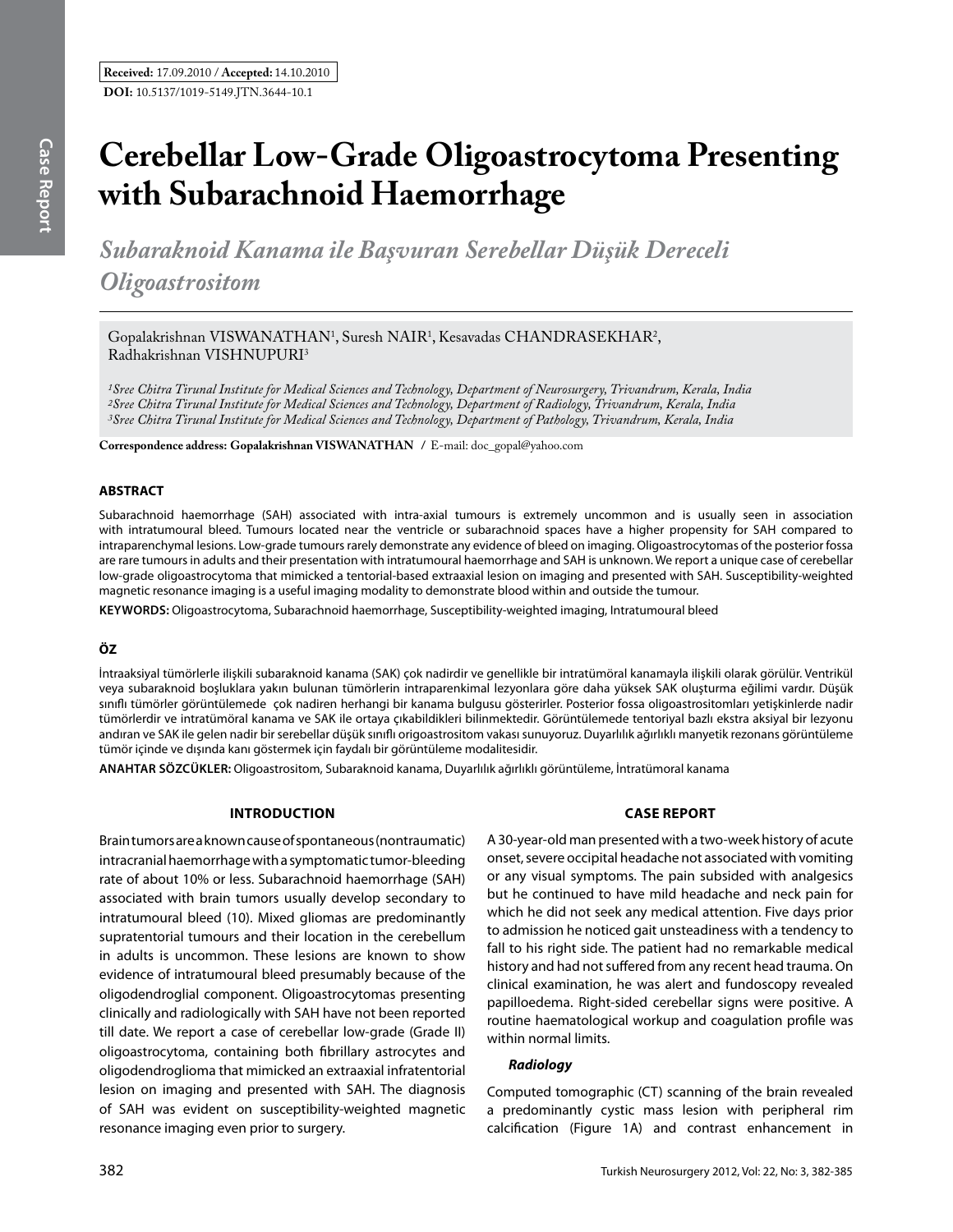

**Figure 1:** Axial CT brain **(A)** reveals a cystic mass lesion in the right cerebellar hemisphere with peripheral rim calcification. Axial T1 weighted, axial FLAIR and sagittal T2-weighted MR images **(B, C, D)** shows the cystic tumor to be multiloculated with solid areas and a broad base towards the tentorium. Note the tonsillar herniation. Contrast enhanced coronal, axial and sagittal T1-weighted images **(E, F, G)** shows enhancement of the margins of the lesion, the septations and the tentorium. Susceptibility-weighted MRI **(H, I, J)** shows areas of blooming within the tumor suggestive of bleed. The blooming within the sulci is due to SAH.

the right cerebellar hemisphere. Magnetic Resonance Imaging (MRI) showed a large well-defined multiloculated cystic lesion with solid areas and a broad base towards the tentorium. The margins of the tumour, the septations within the cysts and the tentorium were noted to enhance after gadolinium administration. A small solid enhancing area was also noted within the tumour. There was herniation of the cerebellar tonsil with pressure effect on the fourth ventricle and resultant obstructive hydrocephalus (Figure 1B-G). The possibility of an extra-axial cystic tumour such as a cystic meningioma was considered. The susceptibility-weighted MRI (Figure 1H-J) showed areas of blooming not only restricted to the areas of calcification but also within the cystic areas. There was blooming surrounding the margins of the lesion. These areas could represent the presence of blood products within the mass and surrounding the mass. Few of these linear hypointensities could be due to veins with increased deoxyhaemoglobin. The supratentorial compartment showed hypointensities within the sulci. These could represent blood products within the subarachnoid space and were thought to be suggestive of SAH. The evidence of bleed within the mass raised the possibility of a cystic schwannoma. The possibility of glioma was considered to be low in the diagnosis since the mass was apparently in an extra-axial location.

## *Surgery*

The patient underwent a right retromastoid suboccipital craniectomy in the park bench position. On opening the dura, the tumour was intra-axial in location, inseparable and indistinguishable from the normal cerebellar parenchyma. It was vascular, brownish-yellow with solid and cystic areas. The cystic component contained dark brown fluid with clots and the surrounding parenchyma was hemosiderin stained. The medial wall of the tumour showed calcification and had a gritty consistency. The lesion was adherent to the inferior surface of the tentorium from which it was gradually dissected. We could achieve only a near total excision due to the poor plane of separation at its medial aspect.



**Figure 2:** Photomicrograph showing features of a low-grade oligoastrocytoma. The neoplastic cells are composed by an admixture of oligodendroglial cells and fibrillary astrocytes supported on a glial fibrillary matrix (H & E, X200).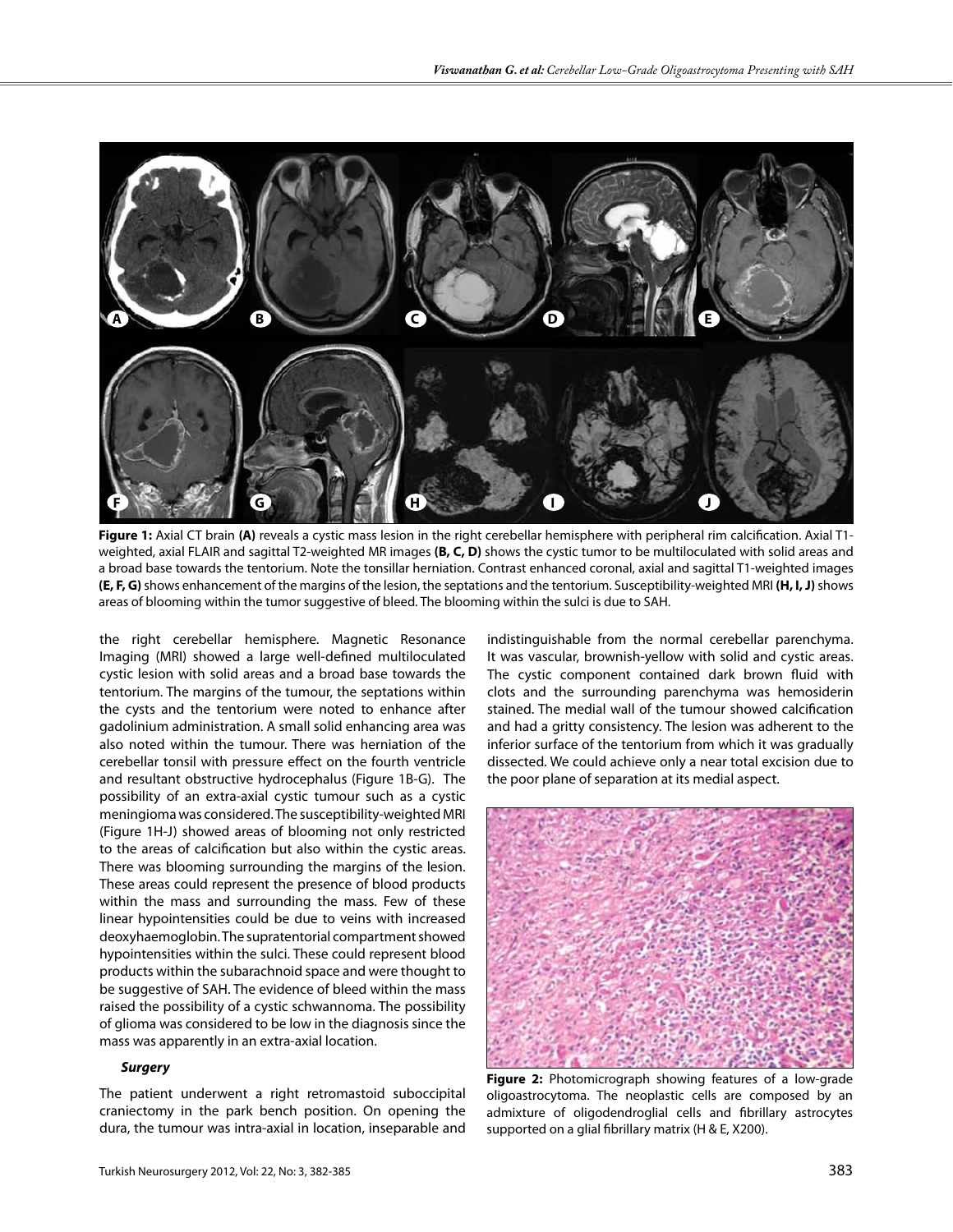#### *Postoperative course*

The patient had an uneventful recovery. CT imaging showed a small residual lesion at the medial wall of the tumor. The patient was discharged five days after surgery. In view of a residual lesion, the patient was referred for external beam radiotherapy. After radiotherapy, the patient is on regular follow up and is asymptomatic. One year after radiotherapy, imaging revealed the residual lesion to be static in size.

## *Histopathology*

Five-micron thin paraffin section of the surgical specimen showed features of a neoplastic lesion of glial origin (Figure 2). The neoplastic glial cells were composed of an admixture of diffusely arranged stellate shaped fibrillary astrocytes as well as monomorphic looking oligodendroglial cells. Both the components appeared to be of even distribution in all the foci examined. The oligidendroglial component was positive for 1p19q deletion. Discrete as well as confluent aggregates of calcification were seen essentially confined to the oligodendroglial component. Foci of haemorrhages were also seen in the neoplasm. Proliferation rates (based on MIB-1 immunoassaying) were 2-3%. A pathologic diagnosis of Grade II oligoastrocytoma was therefore made.

## **Discussion**

The incidence of tumour bleeding varies among published reports, ranging from 1.3 to 9.6% (1,9). This is higher in children maybe due to the larger size of the tumour or to the higher frequency of malignant tumours. Metastatic brain tumours, glioblastomas, medulloblastomas, primitive neuroectodermal tumors and pituitary tumours often present with intratumoural haemorrhage (2). SAH associated with an intra-axial tumor has seldom been reported, comprising an incidence of 1.3% in one report (3) and is usually secondary to intratumoural bleed (10). Intracranial tumor related bleeding might result from disruption of tumour related vessels by the expanding lesion, direct infiltration of vessels, structural abnormalities of tumour vessels or endothelial proliferation causing vessel occlusion, tumour necrosis and haemorrhage. Tumours that are located near the ventricle or the subarachnoid space are more likely to cause SAH than intracerebral haematoma when they bleed.

Our case is unique because of several reasons. Firstly, oligoastrocytomas are largely supratentorial tumours of adulthood that favour the frontal and temporal lobes. Their occurrence in the posterior fossa is very rare except in childhood. Secondly, to the best of our knowledge, low-grade oligoastrocytoma presenting with SAH is not reported in the literature. In a study by Wakais et al. (9) only one case of mixed glioma out of a total of 1861 brain tumours studied showed evidence of haemorrhage though the article does not cite the nature of the bleed. Specht et al. (8) reported an 8 year-old child with massive cerebellar haemorrhage where autopsy revealed haematoma within a mixed glioma containing both juvenile pilocytic astrocytoma and oligodendroglioma. Oligodendrogliomas have a propensity to bleed within themselves as they contain thin-walled vessels that may be susceptible to rupture. This could be the reason for intratumoural haemorrhage in our case though there was no evidence of abnormal endothelial proliferation as evidenced by Specht et al (8). Diffuse SAH may possibly represent the "exteriorized" component of intratumoural bleeds that are classic but rare events in the natural history of gliomas. The extent of SAH is probably decided by the acuteness of the event and the intratumoral pressure generated. Lastly, this tumour on imaging masqueraded an extraaxial lesion. The possibility of an atypical cystic meningioma or a cystic schwannoma was considered. Both these tumours are uncommonly known to present with SAH (6). During surgery, the tumour was adherent to the tentorium and had multiple dural feeders secondarily supplying the tumour. Only tissue pathology could conclusively give the diagnosis. This highlights the rare pitfalls in neuroimaging that can still occur despite rapid technical advancements.

Susceptibility-weighted imaging (SWI) is an MRI technique that is exquisitely sensitive to paramagnetic substances, such as deoxygenated blood, blood products, iron, and calcium (4,7). Old blood products such as hemosiderin due to previous SAH are picked up by this sequence. Susceptibility-weighted imaging (SWI) allows detection of haemorrhage as early as 6 h and can reliably detect acute intracerebral parenchymal, as well as subarachnoid haemorrhage. It detects early haemorrhagic transformation within an infarct and provides insight into the cerebral haemodynamics following stroke. It helps in the diagnosis of cerebral venous thrombosis. It also has applications in the work-up of stroke patients. The sequence helps in detecting microbleeds in various conditions, such as vasculitis, cerebral autosomal dominant arteriopathy, subacute infarcts and leucoencephalopathy (CADASIL), amyloid angiopathy, and Binswanger's disease. The sequence also aids in the diagnosis of vascular malformations and perinatal cerebrovascular injuries. The blooming within the tumor as was noted in our patient represented areas of bleed within it. In all probability the tumor capsule would have ruptured into the subarachnoid space and produced SAH. The low signal seen in SWI within and surrounding the tumor could have also been due to calcification/ microcalcifications or increased deoxyhaemoglobin (5). However the hypointensities seen were larger and extended much beyond the areas of calcification visualized in CT. The extension of hypointensities to supratentorial subarachnoid spaces raised the suspicion of SAH. It is unlikely that the low signal is due to a leptomeningeal spread of the hemorrhagic oligoastroglial tumor because no abnormal enhancement was noted in the leptomeningeal space.

In conclusion, we describe a unique case of a grade II oligoastrocytoma located in the posterior fossa of an adult patient presenting with intratumoural bleed and SAH. This is of clinical importance, as mixed gliomas should be considered in the differential diagnosis of low-grade tumours that can present with haemorrhage. MRI may at times fail to clearly differentiate extraaxial from an intraaxial tumor and one is in for a diagnostic surprise after surgery and histopathology.